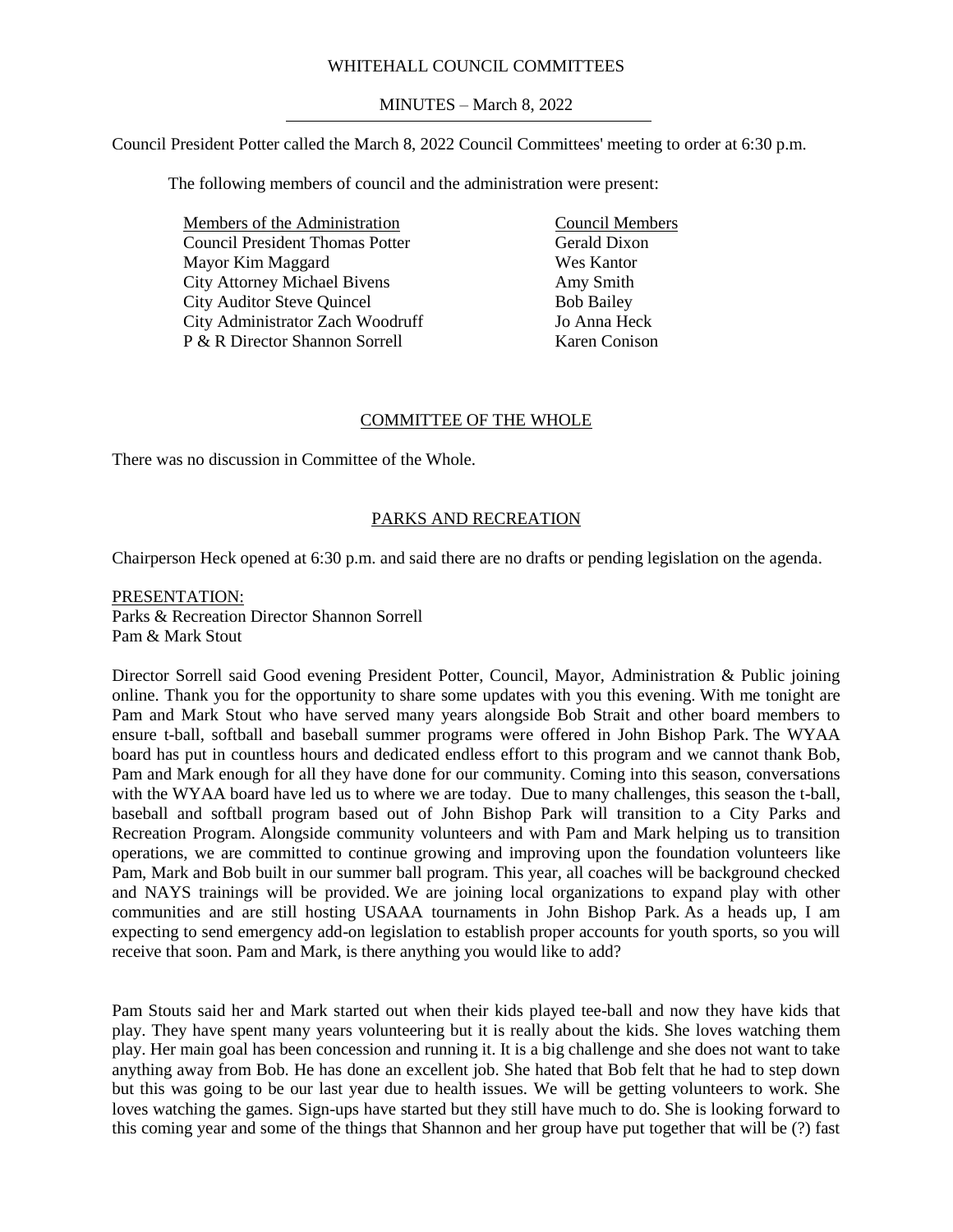pitch softball the way it used to be. She is working with Bob to get the bank switched over to Heartland. Bob will be signing a certificate of dissolution. She appreciates their time.

Chairperson Dixon said he is interested in the impetus of the changes from the way it has been to the way it is coming to be. Why is it needed? Why are you doing this? Why is this changing?

Director Sorrell said there is a national trend that is being seen in youth sports where we are seeing more options for kids and less overall adult availability in running, administering, coaching and overseeing leagues. The amount of work that Pam, Bob and Mark have put into operating the leagues, running tournaments, running concessions. The last ten days she has put in fifty to sixty hours in ten days working to get this up and running. They have been asking volunteers nationwide (?). That is not something that is necessarily feasible. She thinks that is what drive a lot of it. The cost of background checks and getting the coaches into the NAYS, along with all the other things, plus the tax filings, plus the coaches trainings, plus the sun-up to sundown phone calls that their volunteers have been taking care of. That is a lot to ask anybody to take on. The goal in all of this is to maintain volunteers but make the volunteer roles more manageable so the individuals (?). While the board may be dissolving, the league, as a City of Whitehall baseball and softball league will continue to run. They opened on Friday and as of today; they have thirtyseven people at least in the process of registration. That is more than they would have in the first three or four weeks. It takes a lot to support these leagues, not just here but everywhere so to be able to continue to ensure the quality that Bob, Pam and Mark built is further built upon. They feel it is time to transition.

Chairperson Dixon said what Director Sorrell is saying is essentially the winds are upon us; the way it was always done is community based with the citizens being involved and doing things. It is not the same anymore. Things have changed so now the cities or municipalities are beginning to address that and trying to do something about this and make it viable for the current times.

Director Sorrell said yes sir.

Chairperson Kantor said most do not know this but at one time, the league was ran by the city. Then came the time for the city to release it and it went to all the different organizations. He thanked everyone for the work that they put into the league.

Chairperson Dixon said as a child of Whitehall sports himself that he wanted to express his thankfulness to Pam, Mark and Bob. They are what made this city what it was. Growing up he had all the same things they have talked about. There was so much more volunteerism and it was really just a great place to live.

Councilperson Heck thanked Pam and Mark, along with Shannon for all the hard work and she looks forward to having her son play this year.

Having nothing further, Chairperson Heck closed at 6:42 p.m.

#### ADMINISTRATION AND FINANCIAL MANAGEMENT

Councilperson Bailey opened at 6:43 p.m. and said there are no drafts or pending legislation on the agenda.

There was no discussion in Administration and Financial Management.

Having no further business, Councilperson Bailey closed at 6:43 p.m.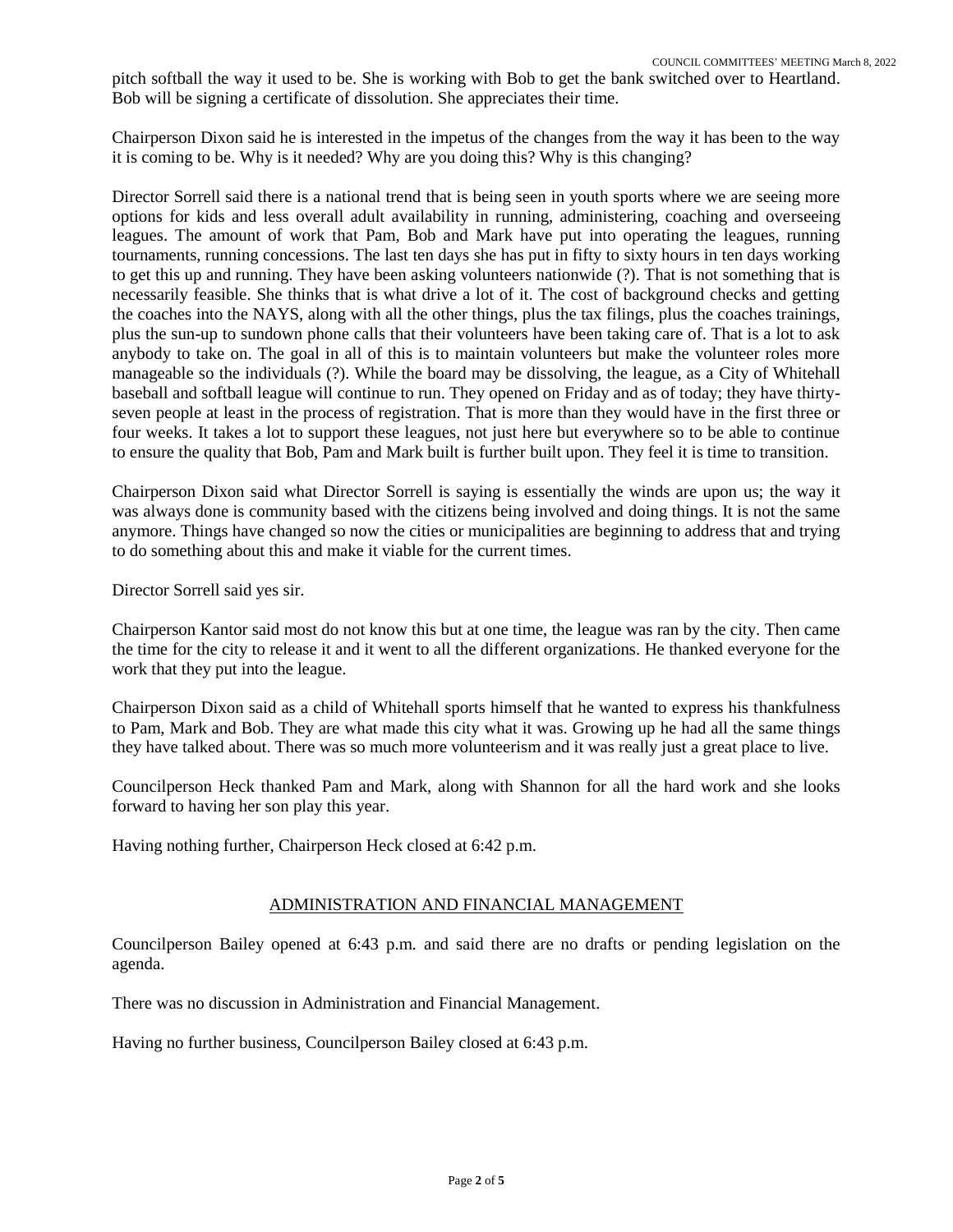#### COMMUNITY STANDARDS AND ENFORCEMENT

Chairperson Smith opened at 6:43 p.m. and addressed the legislation in her committee, as follows:

## ORDINANCE NO. 009-2022 DRAFT # 1 AMENDING SECTION 933.11 TITLED "STORAGE OF GARBAGE AND OTHER REFUSE" OF THE STREETS AND PUBLIC SERVICES CODE OF THE CITY OF WHITEHALL.

City Administrator Zach Woodruff said a couple weeks ago the Code Enforcement Officers were called out to an area of Whitehall because a resident wanted them to speak to a neighbor about where their trashcans were being stored, which was alongside of the house. The current code requires all trashcans/carts to be stored behind the house, behind the back property line. When the Code Enforcement Officers went over to the resident of who the complaint was made, to educate this gentleman, he was able from his front yard point out other homes where this was similarly occurring. The Officers then did a wide canvasing of the area and sent notice of violations to a number of residents who were in violation of this code. This caused his team to come together and have a staff meeting to evaluate this particular section of the code. This is not a section of the code his team routinely enforces, unless there is a complaint that comes forward. Therefore, when they evaluated how often they are enforcing this and had a conversation about the purpose of this section of the code. Prior to the city's conversion, to uniform trash carts there was a greater need for them to have a uniform, in the rear of your property because residents were not required to store their trash in certain ways or use whatever can they wanted. As we evaluated this section of the code, 933.11, and looked at with the new standardized carts, it made a lot more sense for them to relax this section of the code. As you can see, in Section (j) there is a bit of a typo, what is being proposing is allowing residents to be able to store their trash/recycling bins behind the front building line which will allow for storage on the side of the house. The second sentence is where they got a little too excited with the strike out. It currently reads "No debris, refuse, trash or garbage cans shall be kept in the front of or" and struck out "at the side of any residential unit". They did not mean to strike out "any residential unit". That sentence should read, "No debris, refuse, trash or garbage cans shall be kept in the front of any residential unit". He has informed Julie, she has corrected the official draft for Council, and you will see that in subsequent meetings. This was the city becoming aware of the issue by a resident on Monday at 7:30 pm, they met on Tuesday at 9:30 am and they had draft legislation at on the same day based on those conversations. Their thought is that this an appropriate update to the current code, given the update with the new trash/recycle cart program.

Chairperson Bailey asked if the four days of unlimited trash pick-up include the weeks of spring cleanup.

City Administrator Woodruff said one of the unlimited days is during that spring cleanup week.

Chairperson Bailey said just for one day.

City Administrator Woodruff said it was for one day before.

Chairperson Bailey said was looking at the last sentence of (h) and wondering if that needs to be changed to include the four days and be more specific to include spring cleanup. He said to President Potter that he does agree with the department analysis for the change due to the fact that these new carts do make a big difference and he is speaking in terms of his neighborhood because there have been some trashcan wars or trash placement discussions. Now that the new cans are in place, they still have litter but those in his court pick it up.

City Administrator Woodruff said what he would recommend is, in (h) the last sentence be modified to say, "The only exception to this is on designated unlimited days." He asked Julie to update the legislation to reflect this change.

*(Comm. Stand. & Enf. – 3rd reading – ADOPT 04/19/2022- Smith/Kantor)*

Having nothing further, Chairperson Smith closed at 6:51 p.m.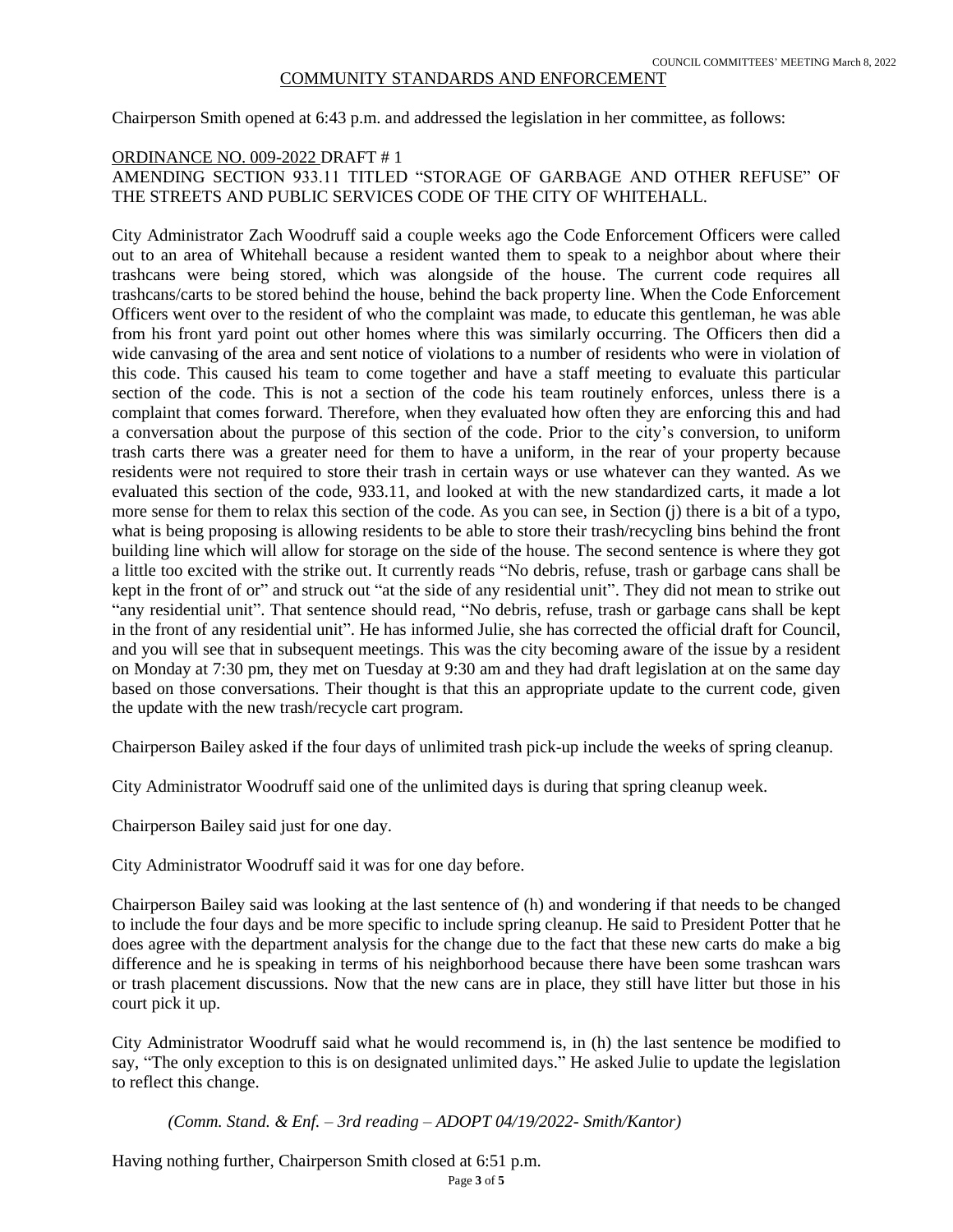### COMMUNITY AND ELDER ADVOCACY

Chairperson Dixon opened at 6:52 p.m. and said there are no drafts or pending legislation on the agenda.

Chairperson Dixon said he went past Woodcliff and he noticed the tree felling and it prompted a couple of thoughts for him. He knows that the citizens and he included are upset when they see old trees down and he knew they would not all stand. Is there a percentage of tree that will be coming down or saving some of the trees?

City Administrator Woodruff said as it relates to the trees, the trees that are coming down now are only the trees that are part of phase one or are where roads are going to be built as part of the development. They have worked with the Parks Department and they had ODNR come out to do a tree survey. As you know, just because a tree is of a certain age does not mean that it is in good health. He does not have a percentage but what he will say is specifically for phase one, there were very few trees that are identified by ODNR or by the landscape architect that are really in a good place to be saved or be able to survive the construction.

There was continued discussion by Council and City Administrator Woodruff on the city's policy on trees, saving them and removal of older trees. There was discussion on what the policy on the structures and recycling at the Woodcliff demolition project are, and the condition of the structures and how the demolition will take place because of the asbestos in the buildings.

Having no further business, Chairperson Dixon closed at 7:06 p.m.

### ECONOMIC DEVELOPMENT

Chairperson Kantor opened at 7:07 p.m. and said there are no drafts or pending legislation on the agenda.

There was no discussion in Economic Development.

Having nothing further, Chairperson Kantor closed at 7:07 p.m.

## INFRASTRUCTURE, MAINTENANCE AND SERVICE

Chairperson Conison opened at 7:07 p.m. and addressed the legislation in her committee, as follows:

## **SECOND READING:**

## RESOLUTION NO. 011-2022 *(Infra. Maint. & Srvs – 3rd reading – ADOPT 04/05/2022- Conison/Kantor)* DESIGNATING A PORTION OF VARIOUS PARCELS ALONG BROAD STREET AND HAMILTON ROAD AS CITY OF WHITEHALL PERMANENT AND TEMPORARY RIGHT-OF-WAY, AS SHOWN AND DESCRIBED IN THE ATTACHED EXHIBIT AND LABELED AS WD'S AND T'S.

City Administrator Woodruff said all of Council is aware of the Broad and Hamilton intersection improvement project is funded through various entities such as ODOT and others. That intersection will be widened at different points so there is right-of-way both in a permanent warranty deed (WD) that are necessary and temporary easements (T). Even though the city owns all of the Woodcliff property, ODOT requires that the pieces be officially designated right-of-ways through WD or the T right-of-way. ODOT has hired a consultant on the city's behalf to do the right-of-way acquisition for the WD and T for the other property owners around the project that are to be impacted. This is just a housekeeping item. The plans Council has were created by EMH&T for this project and has a direct contract with ODOT.